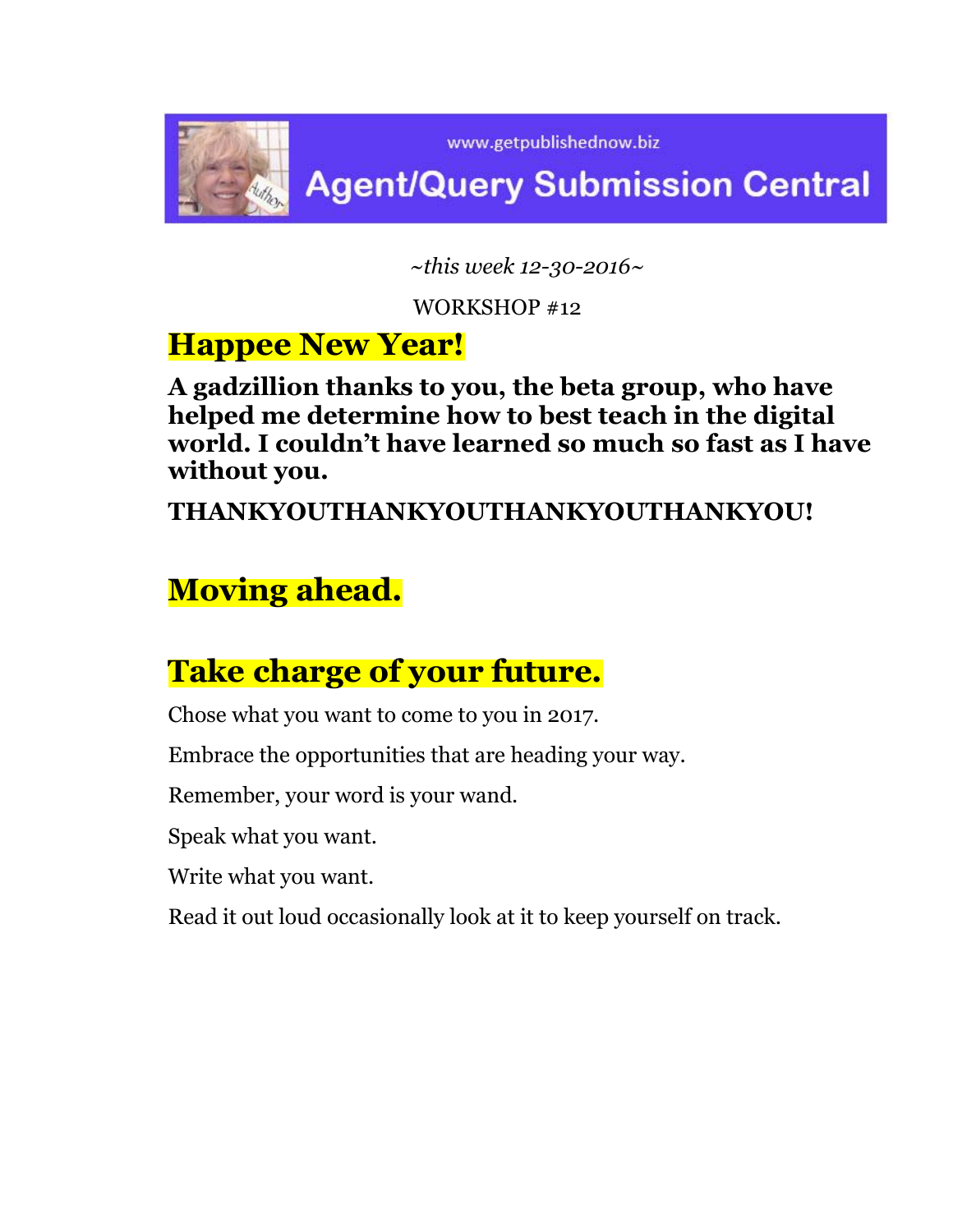## ABOUT THE GOAL (S):

Pick attainable goals that you can achieve step by step.

Create action plans to help you reach them step by step.

For example:

Goal: learn to write submission documents that will help you land a fabulous agent.

Steps:

- 1) Find an industry savvy teacher to guide you.
- 2) Attend classes that include evaluation of weekly progress of required submission documents: query, synopsis, and first pages.
- 3) Put time and effort into completing your weekly homework assignments.
- 4) Join into discussions with like-minded writers, all moving along their paths toward authorhood.
- 5) Polish and proof all submission documents to be free of all writing mechanic errors.
- 6) Create agent research protocol/procedure/format/organization
	- a. Research agents attending Writers' Digest Conferences. Celebrate as you grow your list.
		- i. Also look at agentquery.com and querytracker.com
	- b. Pick 12 agents to query and begin.
		- i. Celebrate your launch.
		- ii. Keep track of responses.
	- c. If necessary, launch second wave.
	- d. If necessary, review and revise submission documents.
	- e. Rinse and repeat until you meet the perfect agent to guide you through the publishing maze.

Make adjustments as necessary along the way.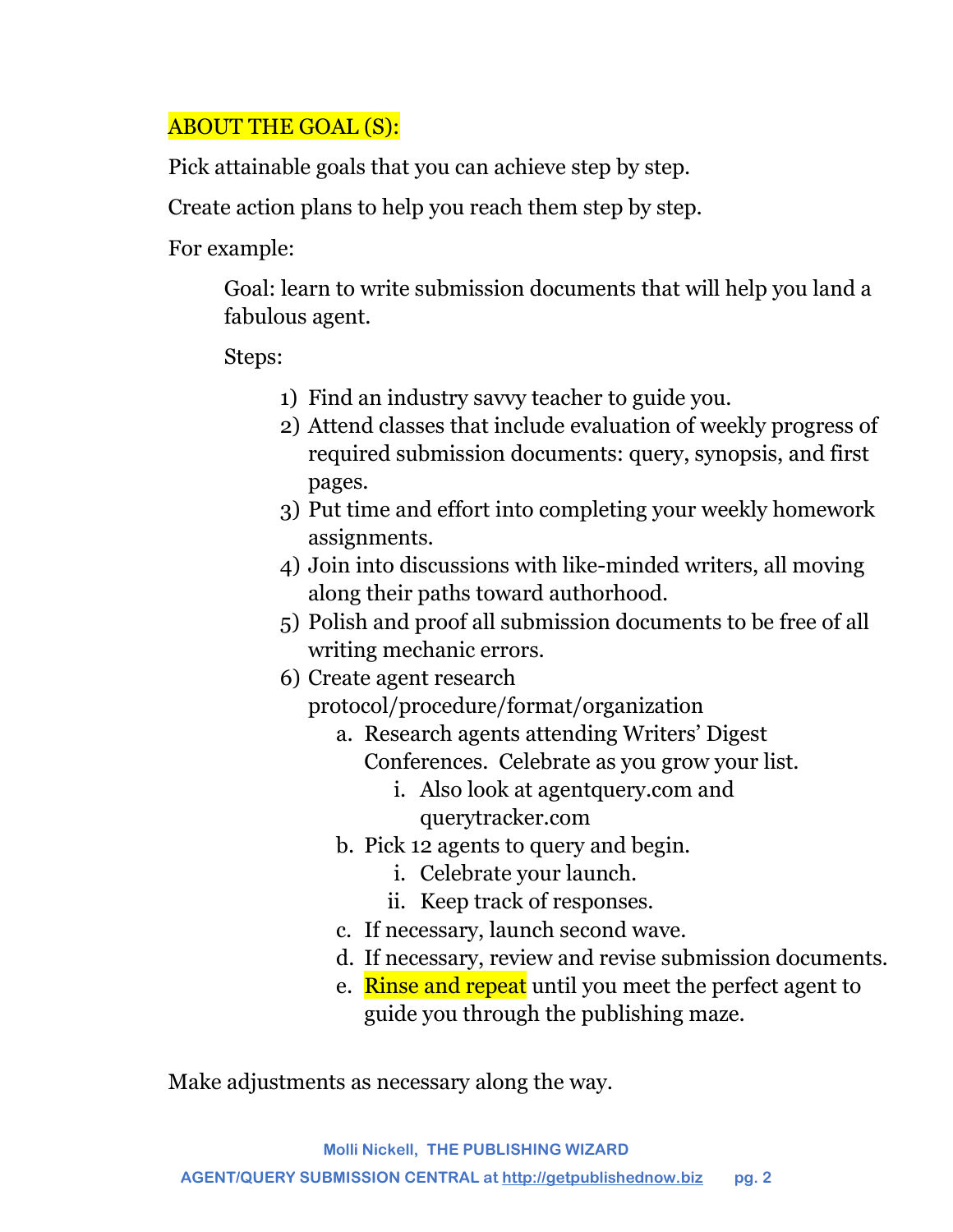Record your progress as you move through each step.

When you achieve a goal, CELEBRATE!

Set new goals to further your movement toward the success you desire and deserve.

# **Group goals for 2017:**

## from Doree:

1) Hook Paragraph and 1st Chapter for Eighty-One finished and submitted to Submission Central (This will place One Eighty in the Revise situation)

- 2) Queries submissions to Agents sent For Eighty One
- 3) Continue Learning with Submission Central.
- 4) Organize ideas for Next Young Adult novel
- 5) Work on Presentation for League of Utah Fall Conference

## From Carol:

On or around the 1st of each month:

Come up with one new book idea for a total of 12 new ideas for books in 2017.

Create a new character for a total of 12 new characters, which could become main characters or secondary characters.

Create a story plot for a total of 12 new plots, which could become fodder for picture books, chapter books, or novels.

My "wonderful" goal for 2017 is to write the book that is my burning passion and feel that it is one that must be written and can only be written by me.

"and also"

Make money and a name for myself (Ultimate Goal) Become a best-selling author

(Note how Carol's goals build to help her reach her ultimate goal. That's smart. One step at a time.)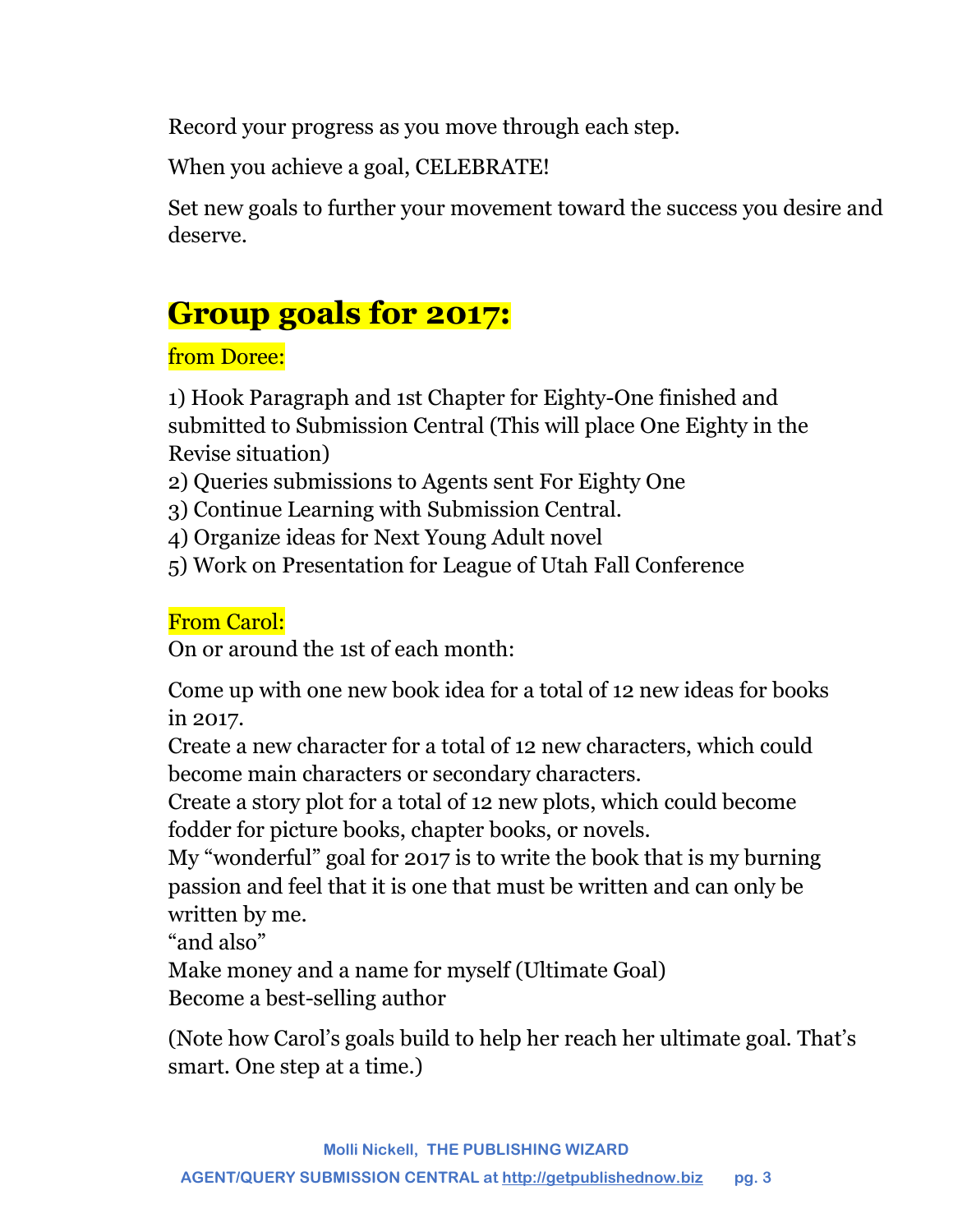PS: Carol is moving on to work with a picture book group this next year. Good luck Carol. We'll miss you!

#### From Janet:

- 1. Become a better seller and teller
- 2. Secure a competent, well connected GREAT agent
- 3. Get Glass Promises published
- 4. Get another short story published in the FWA anthology
- 5. Win writing competition
- 6. Sell more books

## From Vicki:

1-believe in myself a lot more.

- 2-I am getting query synopsis ready and done and 15 pgs done.
- 3-I am getting an agent who understands my story.
- 4-I am betting ready to write a short story to be pub in a mag. 5-
- "Crooked" will be in a bidding war with top publishers.

6-I will start working on book two with Sadie and Finn and Devilia.

## From Linda:

1-I will revise my book for red-flag words and other issues pointed out during Sub Central workshops. Eliminating speaker tags.

2-I will read whole book in one setting, looking for consistency.

3-I will polish my novel until it glows in the dark.

4-I will land the best possible agent for my book.

5-I WILL GMBIG. (Get my butt in gear!)

## Goals from Molli:

For 2016, my goal was: Go digital 100%. DONE! WOOHOO!!! For 2017:

1-Finish a NF book proposal BY January 7.

2-Locate an agent using email and twitter.

3-Encourage agent to create a publishers' bidding war resulting in a six (6) figure advance.

4-Book assembled and ready to go in 120 days.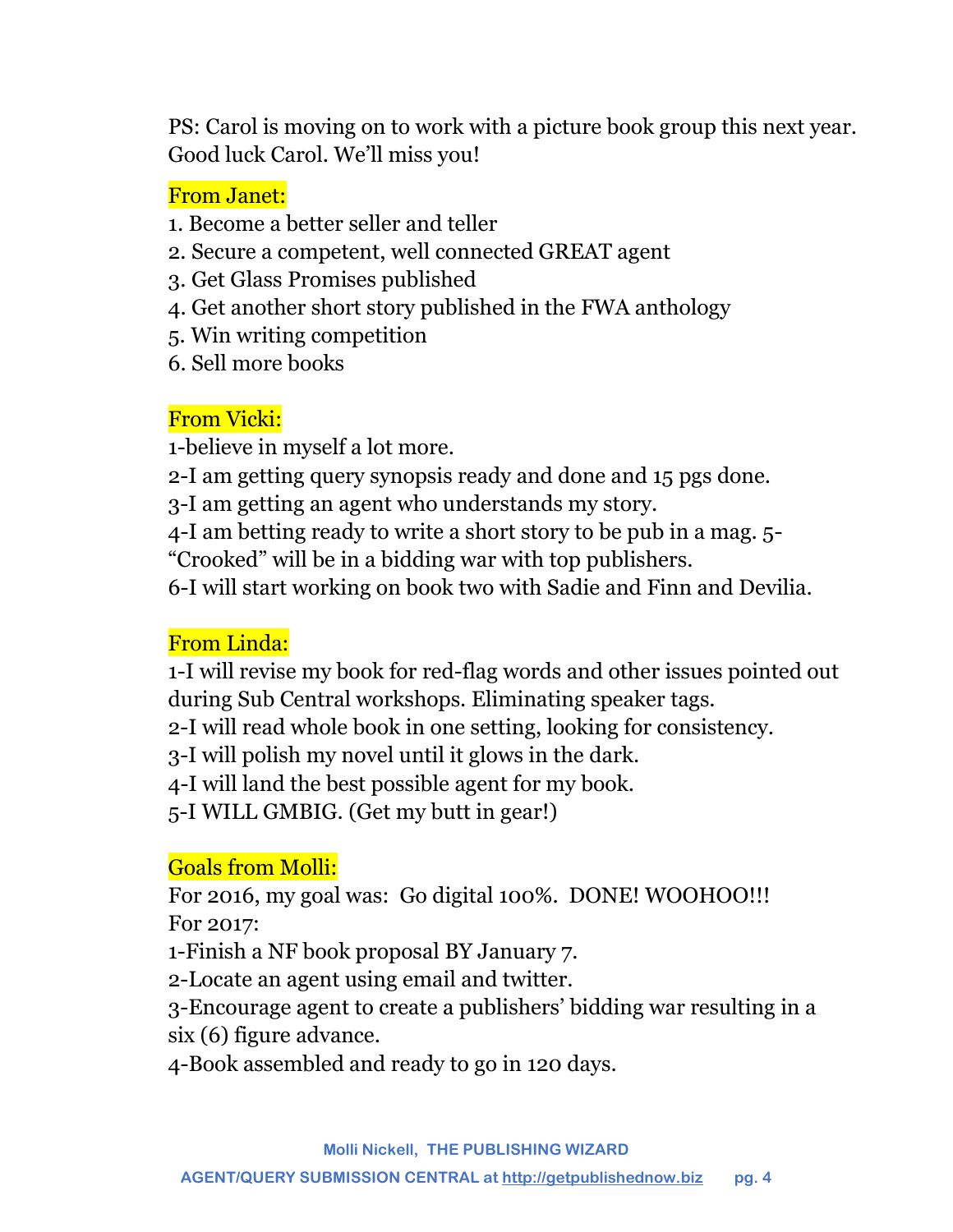## **Today's submissions:**

We're focusing on the query second paragraph. There is no point in fine tuning your synopsis until you resolve the needs of the second paragraph to propel the agent into reading further.

Otherwise, nothing else matters because it won't be read.

Sad but true, agents are always looking for reasons to reject work and move on to the next query. Don't give them cause to do this to your query.

#### From Doree:

My thoughts:

#### DOREE WROTE:

(Molli comments: reconsider the story core. Levi wants life to be as it always has been, with mom, secure, safe, assured. This is the first paragraph. But then . . .)

Why: Afraid to grow up and survive on his own

What does he want: Levi wants his mom to fight her illness and to live? Question: or does he want life to be safe and secure and just like he planned? The or else: Death/suicide

Core: Mortality

Subject: Opioids . . . can you hear me now?

Seventeen-year-old Levi Yokum's plans to spend the summer scouting out colleges with his mother. Until life triggers an avalanche of drastic changes. His mother, a divorced parent who is always there for him, is diagnosed with a recurrence of cancer. Levi presses her to undergo treatment once again, but she decides to accept her inevitable death. Horrified, he feels his mother has chosen to abandon him with no security or provisions. Anger taints his attitude and choices leading him to squirrel away a bottle of his mother's OxyContins. If he can't manage without his mother's steadfast love, will a handful of opioids solve his problems?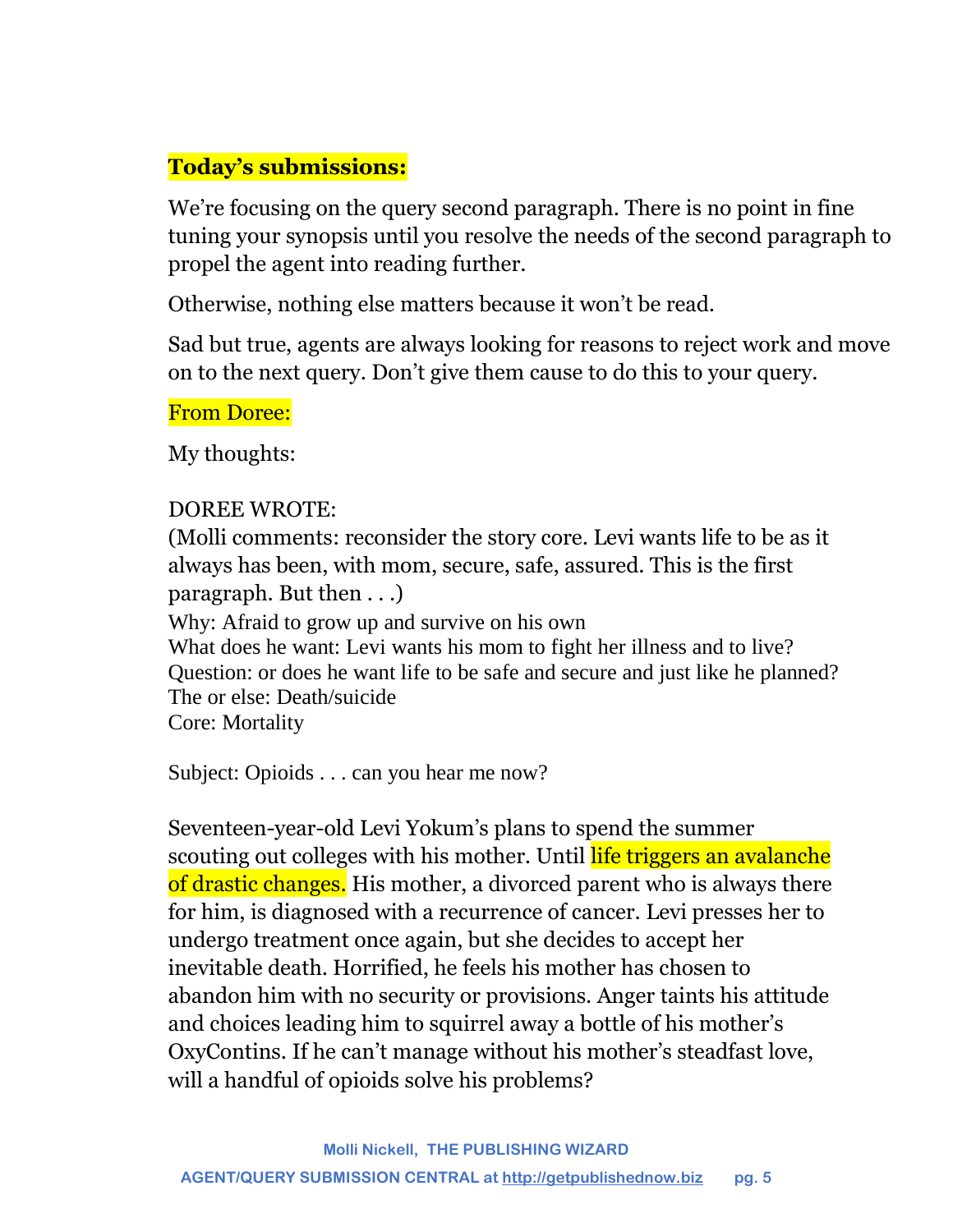Levi Yokum and his mother are a tight family of two. When he learns that she's fallen ill with acute liver decease, he believes that working as a team, they'll get through it. They'd battled breast cancer when Levi was younger and won. There's no doubt that, with chemo and radiation, the results would be the same. She disagrees. Levi accuses her of surrendering, to leave him destitute and alone. The tension turns their home into a war zone and Levi into an odious young man. Pressure and anxiety fight him inside. The closer to death she arrives, the stronger his internal war intensifies and he fears his existence without her to guide him. Once she's dead, will he decide that his only choice will be to join her?

#### **My comments:**

Query needs: greater separation between first and second paragraphs and a different, and more dire tease at the end of the second paragraph. First paragraph focuses on story core. Period. Make it tight and tense and the tease intriguing. +

Question???? Does your subject line still relate to Levi hearing voices inside his head?

## From Vicki

Vickie wrote: Born with cerebral palsy Sadie hides from relationships, believing others view her as a cripple when she slithers by. Until Finn, a British exchange student, see's past her shyness. With Finn Sadie finds laughter, learns to cheat at poker, and they harmonize as she shares her songwriting. When the school year ends, Finn returns home, promising to return for a visit during the holidays. Sadie's convinced she'll never see him again. Sent to her grandmother's Catskill Mountain house for the summer, Sadie decides the isolated setting to be a perfect refuge to end her life. But in the forest, as at school, Sadie senses someone watches.

After swallowing enough pills to kill a giant, Sadie awakens and wakes to crystals in her lap. Soon Sadie comes face to face with Devilia, a hand-sized fairy who enjoys tormenting Sadie. Sadie's curiosity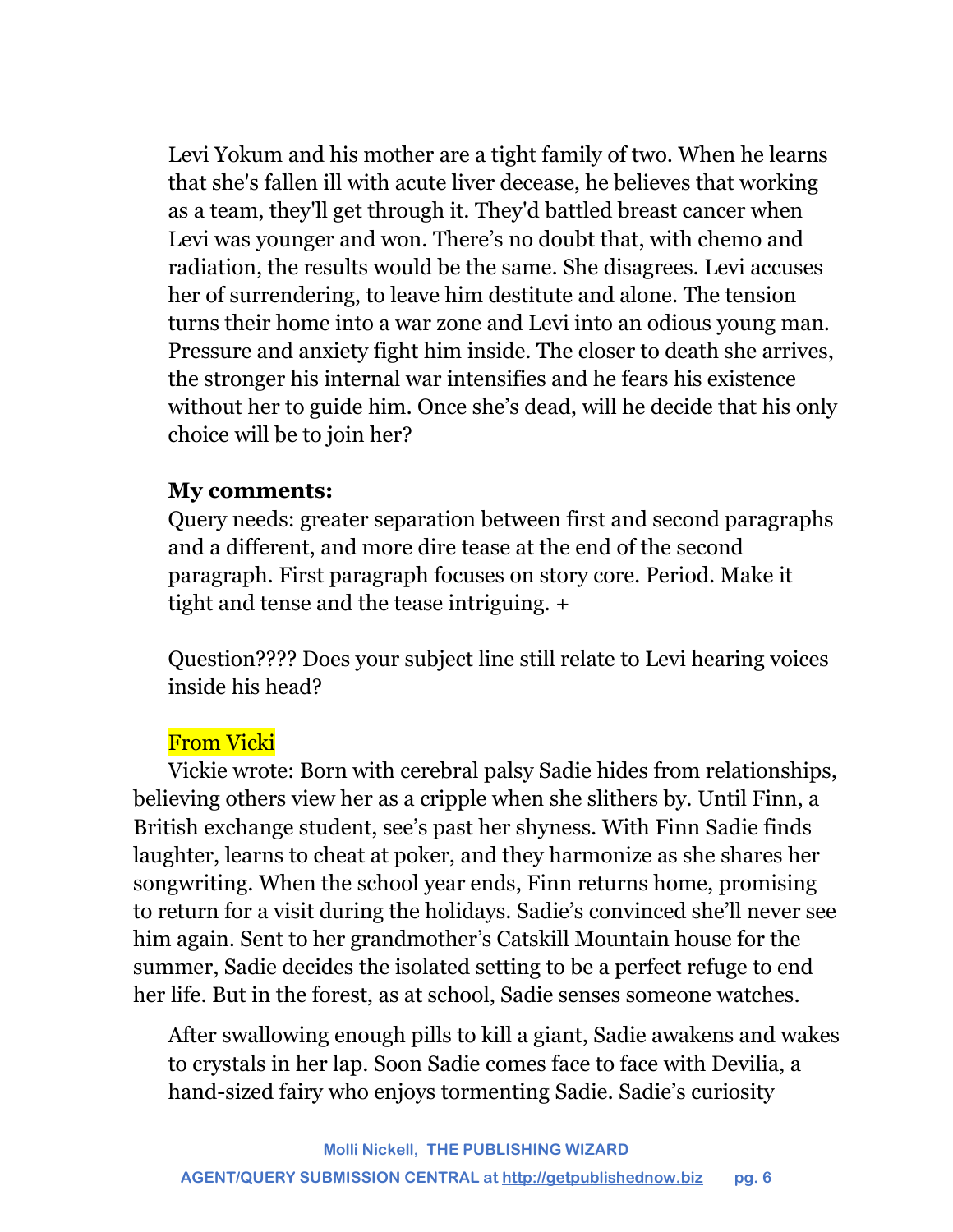awakens with a new purpose when and she discovers this creature seems very much like herself. The both of them are struggling as they search for how to fit in this world with the life they have been given. After the summer, Devilia suffers a tragic loss, losing her caretaker, and is allowed to live with Sadie if she promises not to use her magic and remain invisible. (doesn't work to mention Devilia's caretaker situation. It's enough, for now, that she is alone, lonely and convinces Sadie to take her back to the city when chool begins. Although Devilia promises to behave, she creates a magical event during a field trip with hundreds of butterflies appear and lift Sadie's long skirt, revealing her disability to the world. She promises to not practice her magic But on a field trip, because of Devilia, people stare in awe as Sadie is covered by hundreds of butterflies. They lift her skirt and reveal her disability to the world. Cell phones flash and Sadie becomes a viral Internet sensation. Finn tweets , emails , telling her how magical and radiant she looks. But it only makes her more of a freak. Finn confesses to Sadie he has stopped attending school, but and is selling drugs at school hangs out with a drug dealer to generate the cash he needs to finance his holiday visit with her. Sadie has a gut feeling Finn is in danger, and begs him so stop but he laughs her fears away. may get killed . Sadie begs Devilia to help. Although terrified of electronics, Devilia uses strong fairy magic to send herself through the Internet to Finn. Sadie waits and waits, but hears nothing from Devilia. She tweets Finn endlessly, but no response. She believes Devilia has disappeared into the cyber world, and never made it to Finn. Now, Finn is gone. Devilia is gone. And without them in her life, Sadie wants to be gone as well. (nice phrasing!)

Suggested revision:

Born with cerebral palsy, Sadie hides from relationships, believing others view her as a cripple when she slithers by. Until Finn, a British exchange student, see's past her shyness. With Finn, Sadie finds laughter, learns to cheat at poker, and harmonize on her original songs. The school year ends and Sadie's heart breaks when Finn returns home. He vows to return for a Christmas holiday visit, but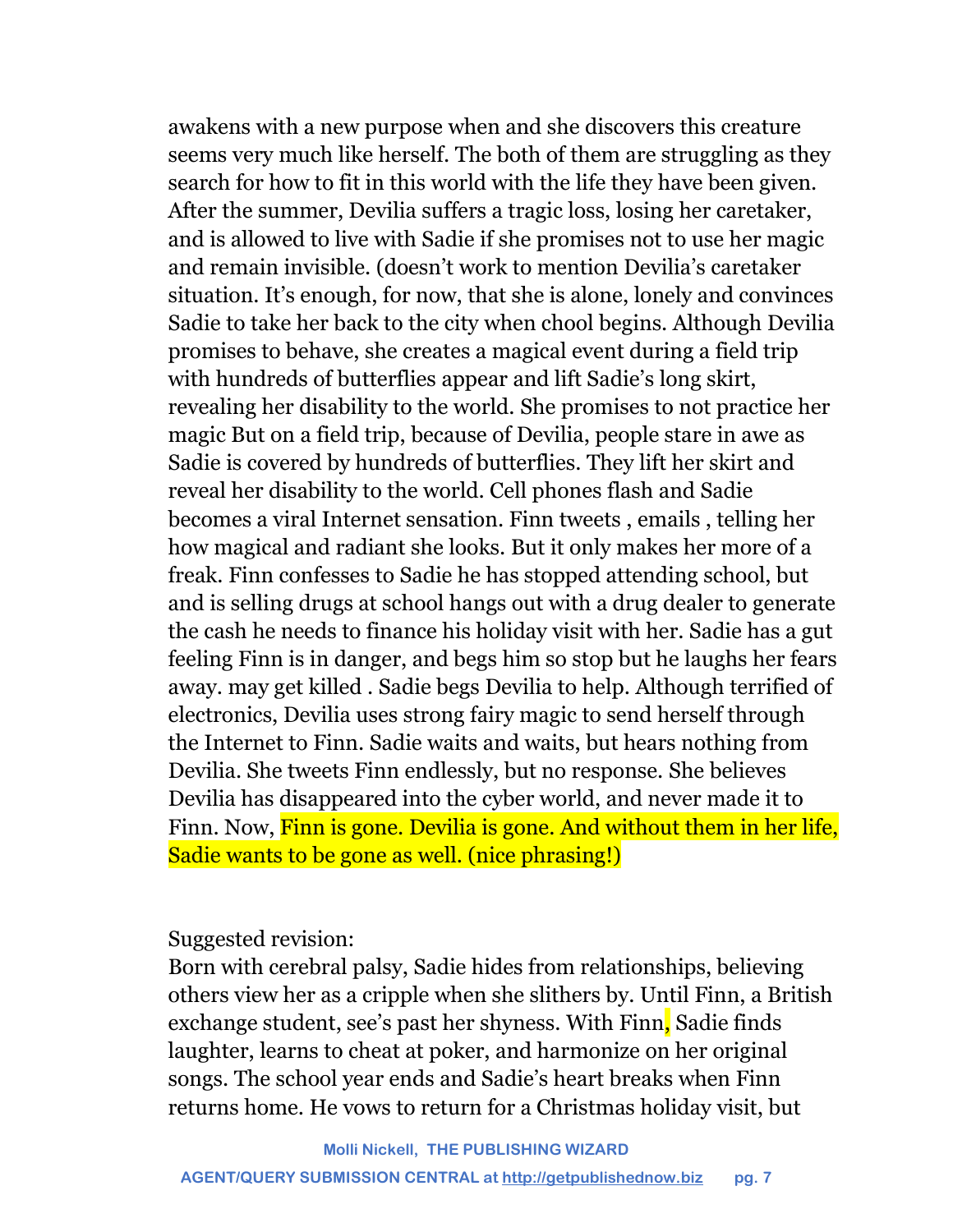Sadie's convinced she'll never see him again. Sent to her grandmother's Catskill Mountain house for the summer, Sadie decides the isolated setting is the perfect refuge to end her life. But, in the forest, as at school, Sadie senses someone watches.

After swallowing enough pills to kill a giant, Sadie awakens and comes face to face with Devilia, a hand-sized fairy. Like Sadie, Devilia struggles to fit into a world where she doesn't seem to belong. They bond over the summer and Sadie agrees to take Devilia back to the city when school begins. Although Devilia promises to not practice fairy magic on the humans in Sadie's world, the temptation is too great. She creates a magical event during a field trip to the Natural History Museum. Hundreds of butterflies appear and lift Sadie's long skirt to reveal her disability. The event flashes around the Internet. Finn tweets about how magical and radiant Sadie looks, and confesses how much he misses her. He reveals that he's skipping classes to hang with a drug dealer who supplies him with "merchandise" which he sells to his school friends. Soon he'll have enough to fund an airline ticket. Sadie instinctively feels there's more to Finn's story than she's being told. She senses danger and begs him so stop. He tweets her, "Tally Ho, all is well." (Make this more British) Sadie begs Devilia to intervene with Finn in person. Although terrified of electronics, Devilia agrees and taps into powerful fairy magic to email herself to Finn. Sadie waits and waits, but hears nothing from Devilia or Finn whom she tweets endlessly. Sadie fears Devilia has gone missing, absorbed by the cyber world. Finn is gone. Without them, Sadie longs to be gone as well.

My YA novel, "Crooked" mixes tweets and text messaging within the story which is complete at 75,000 words. I'm a member of SCBWI, attend writers' conferences and workshops, and have participated with a writer's group since 2004.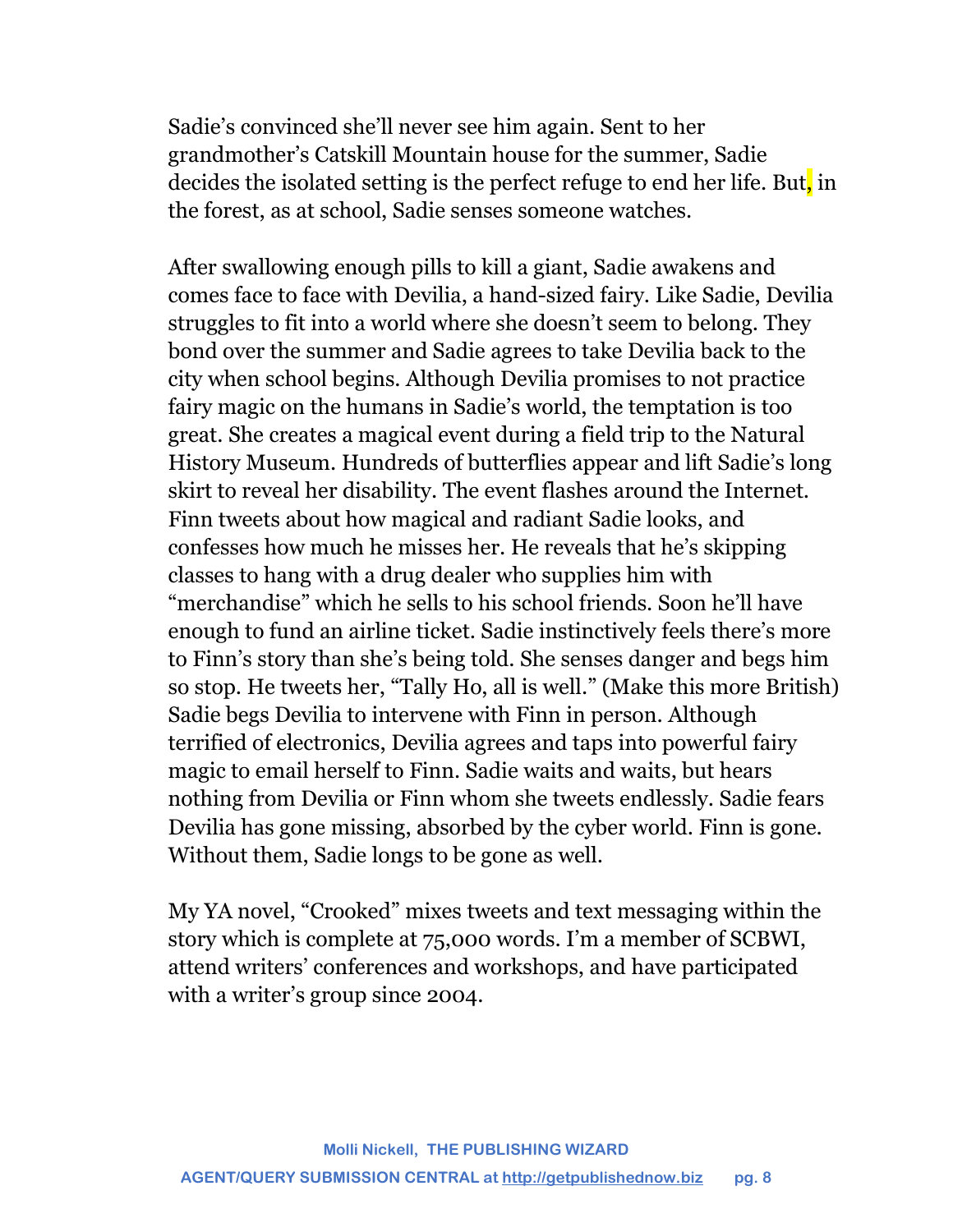## From Carol:

Your query is coming along, but still needs to be made stronger to hold the agent's attention and add more tension.

## NOTE: Write everything in present tense.

Let's all look at these two paragraphs and help Carol do a bit of shifting and "maturing" of the text.

Question: if the power is out, what powers the streetcar?

### **STORY CORE: (Modified by Molli)**

Who: Georgie.

What: She wants to attend the parade.

Why: Uncle is marching in the parade.

What stands in her way? Having to take care of her frail little brother. Terrible or else: Unprepared for the freakish snow storm and plummeting temperatures which cause Luke to become ill.

## CAROL WROTE:

Georgie takes her frail brother downtown for the Armistice Day Parade to watch their uncle march in the parade and to give them a ride home when the parade ends. An unexpected snow storm comes up and the department store where they are to meet closes. On top of this, Luke coughs and shivers and says he doesn't feel well. Snowflakes whip through the air as the temperatures drop. If only she had listened to Daddy and stayed home, safe and warm, they wouldn't be in this precarious predicament. How will she find her uncle and if she doesn't, how will she get her sick brother home where he needs to be?

The day had started out warm. As Georgie shivers, she wishes they had worn warmer clothing. With no money and unable to find their uncle, they must make a long walk home to an empty house as their parents are at the hospital awaiting the birth of a new baby. Luke's lips turn blue so Georgie keeps her arm around Luke and close to her body. She stops a streetcar and lies to catch a free ride home. Then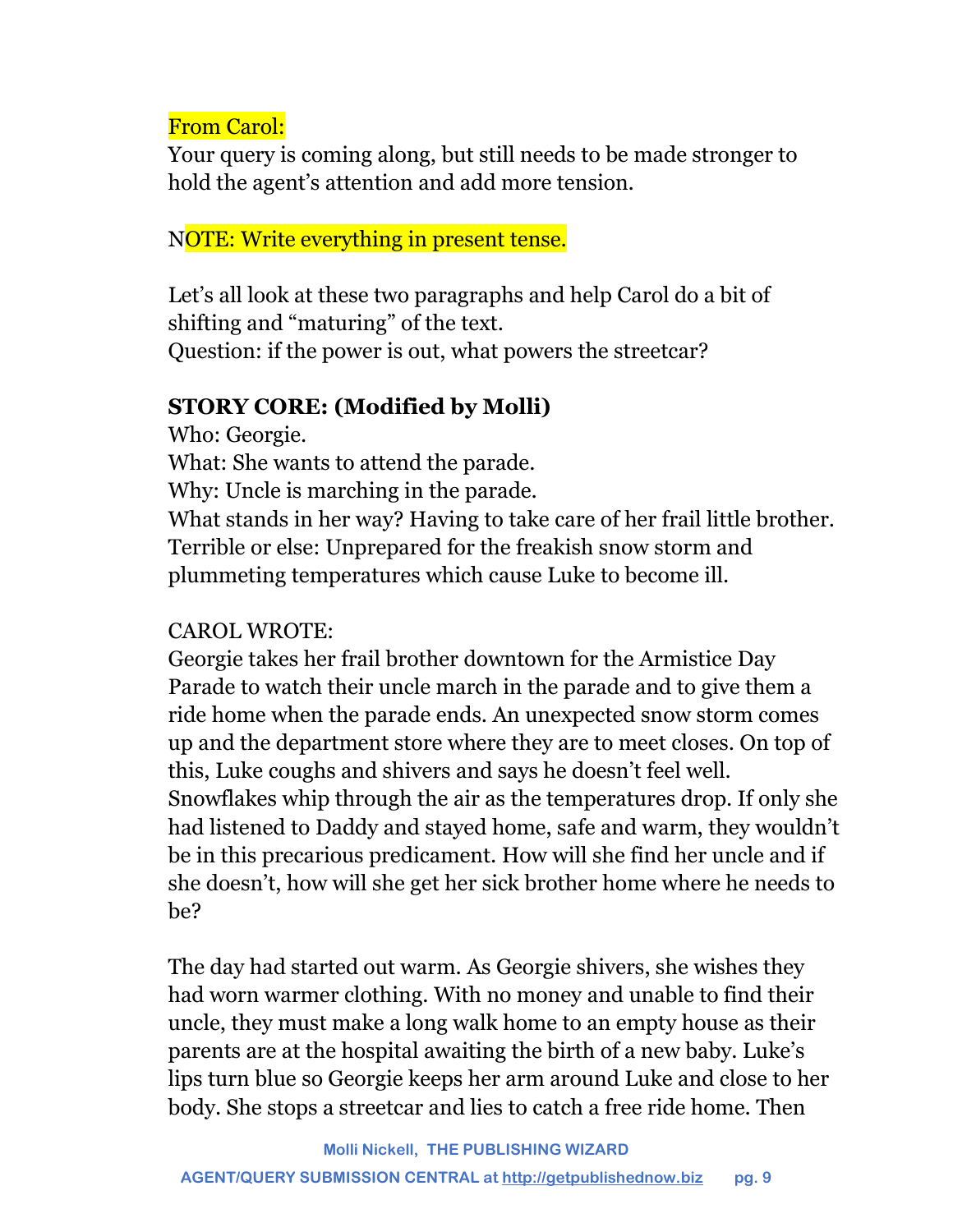she trudges through the snow and carries and drags Luke in the snow for blocks only to find the electricity out in their cold home. How can she warm the house, and what about Luke who becomes sicker by the minute? If anything happened to him, it would be all her fault.

#### My comments:

Query needs greater separation between first and second paragraphs and a more dire tease at the end of the second paragraph. More tension in the second paragraph. May not have to mention Luke being sick so much until that last sentence.

End of second paragraph needs to play up that he's becoming more sick by the minute, phones are out so she can't call for help and can't find anything else to burn to generate a little bit of heat from the fireplace. With both paragraphs, look for weak verbs and replace. Don't duplicate anything. Use the space to add new issues and build tension.

## **FOR EVERYONE:**

Like Jack and the Beanstalk, the wants of Carol's protagonist evolve. With Jack's story, first he wants to avoid starvation. And then, as the story develops, he wants to continue stealing and avoid the giant who wants to eat him.

In Carol's story, Georgie wants to attend the parade, even if she has to drag Luke along. This evolved into a much greater want: to protect him from the weather and return home safely.

## From Janet

**Who?** Grace. **What:** husband and father for Lily. **Why not:** Fear of heartbreak and discovery that she and Beau are related. **Or else?** Make choice not to love or trust again and live, as her mother did, alone.

TITLE AND SUBJECT LINE: Glass Promises

Professor Grace Stone yearns for a family. As the offspring of an illicit affair, she never knew her father. Grace has a newborn daughter and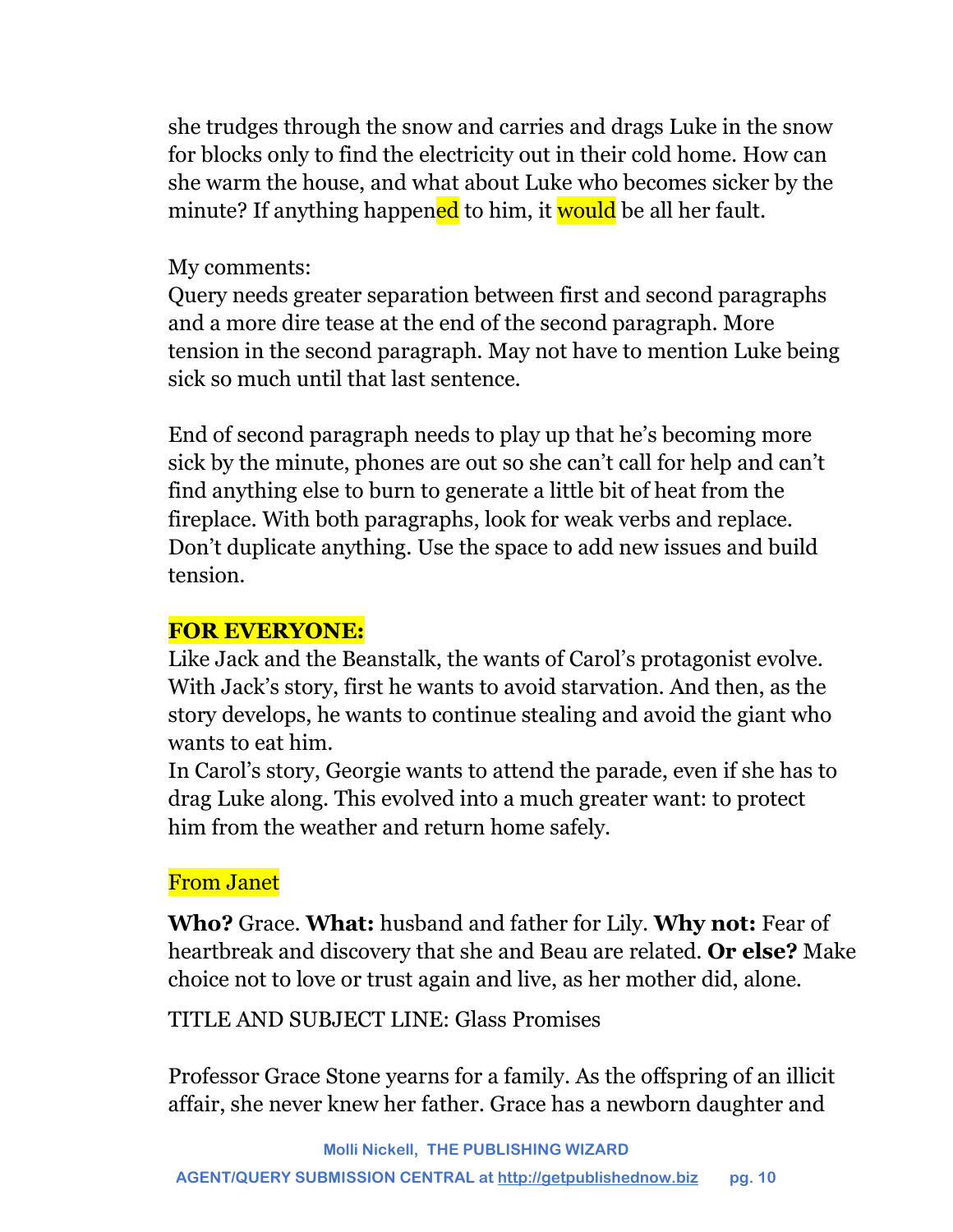is happily married (or so she thought) when her husband and his mistress are killed. Four years later, the pressures of single motherhood are multiplied with Lily's demands to "find her a daddy." Grace suppresses her fear of heartbreak and begins to date. Attracted to Beau, another victim of a cheating spouse, they begin a steamy relationship. Will Grace risk future love despite the landmine of pain she suffered in the past?

At a ritzy charity event, Grace's uncanny resemblance to her dead mother causes a brawl. The incident leads to the identity of her deceased father and his living relatives. Now Grace must learn to navigate the unfamiliar labyrinth of family dynamics when a newcomer is not welcomed by everyone. An additional complication involves her love affair with a step-cousin. Grace campaigns to secure a future with commitment-phobic Beau and win over a hostile relative. As a woman denied love as a child, will Grace secure a father for Lily, a family of her own, and a faithful husband?

## **My comments:**

Shift some of the first paragraph info into the second to make it more important and generate more tension. Seven (7) sentences are not a quick read.

#### Revision concepts:

Professor Grace Stone thought she was happily married until her husband and his mistress died in a car accident weeks before the birth of her daughter. Now four-years old, Lily lobbies for a "daddy." A product of an illicit affair, Grace never knew the identify of her father. Despite fears of betrayal, she begins to date lusty and love-damaged Beau, until . . . then tell how she discovers she's been sleeping with a family member/cousin/relative.

This sets up your second paragraph to explain the situation a bit more.